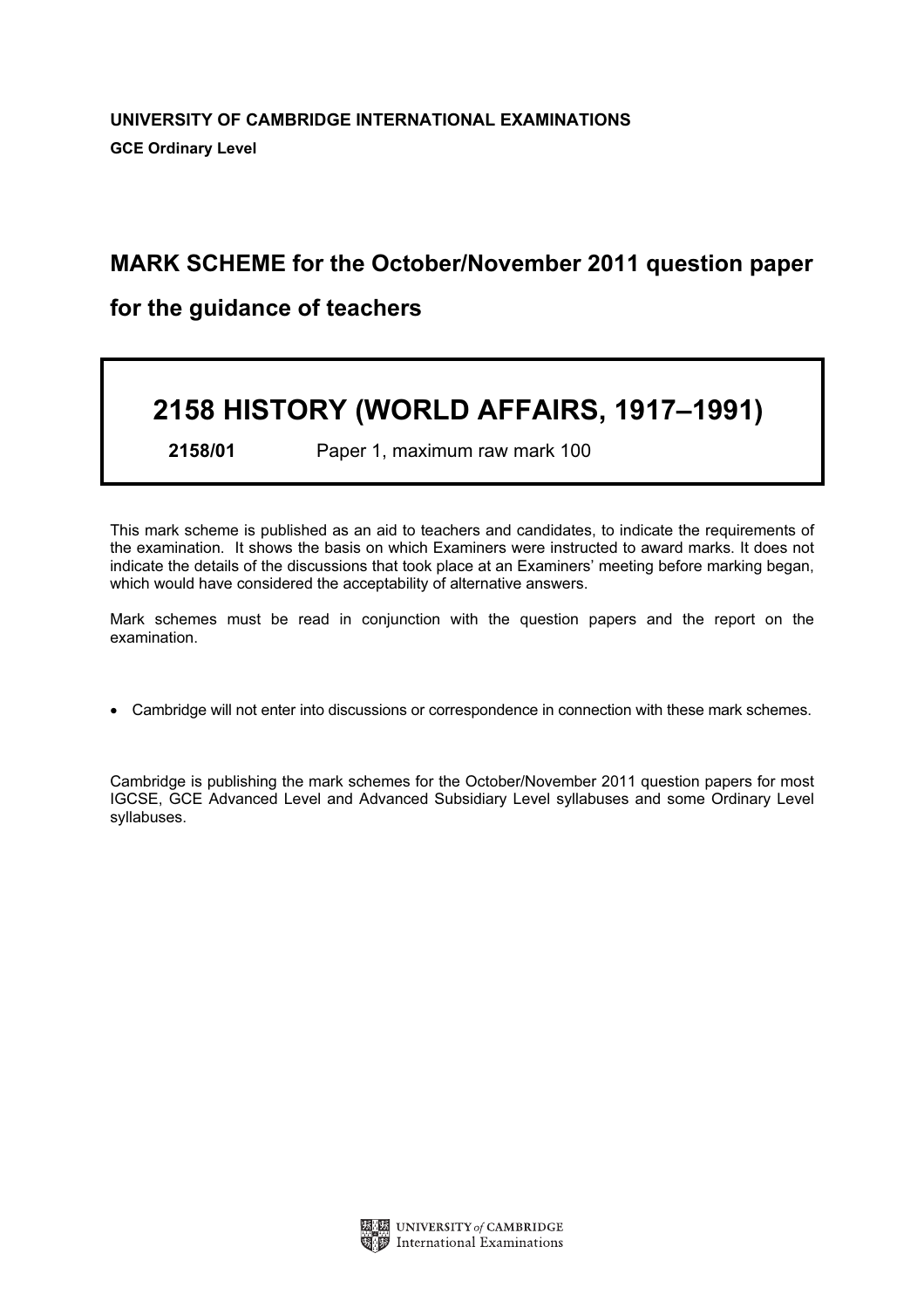| Page 2 | <b>Mark Scheme: Teachers' version</b> | <b>Syllabus</b> | Papeı |
|--------|---------------------------------------|-----------------|-------|
|        | GCE O LEVEL – October/November 2011   | 2158            |       |

#### Instructions on Marking

#### 1. Entering marks and comments

 An individual mark for each of the parts of a question should be entered in the margin, un-ringed, at the appropriate point. The sum of these marks should be entered in the margin at the end of the answer and should be ringed.

 Where a candidate has answered the parts of a question in close tandem an overall ringed mark might be entered based on the provisions of the mark scheme.

 The marking should be annotated with appropriate symbols indicating merit and shortcomings. Comments on the extent to which the candidate has measured up to the requirements of the question should be made, as appropriate.

#### 2. Mark allocations: general points

 Marking should be positive throughout. Credit should be given for accurate and relevant narrative/analysis. High, even full marks might be awarded for any part even though material is not entirely complete.

 Due credit should be given for an answer which approaches a question in an unexpected but acceptable way, even though this may not fit the guidance in the mark scheme.

#### 3. Mark allocations: the first (narrative) part

 14 marks are available for the first part of each question, in which candidates are expected to describe or narrate, as required by the terms of the question.

 Where the first part is further divided into two, a variable 6/8 marks should be applied, as appropriate, or 7/7.

 Where the first part is further divided into three, a variable 5/5/4 marks should be applied as appropriate.

#### 4. Mark allocations: the second (analysis) part

 6 marks are available for the second part of each question, in which candidates are expected to analyse or interpret, as required by the terms of the question.

 Marks in the lower range of 1–3 should be reserved for answers with weakly focused, poorly balanced and thinly supported relevant material.

 Marks in the higher range of 4–6 should be reserved for answers with sharper focus, better balance and fuller support and which show relevance throughout. Marks of 5 or 6 might be awarded within this higher range even though material is not entirely well focused, complete or balanced.

#### 5. Rubric infringements

 A candidate who offends against the rubric for the paper should have all answers marked, but credit allowed only for the best rewarded answers within the confines of the rubric.

 A candidate who offends against the rubric for a question (e.g. where a choice is permitted) should be similarly treated within that question.

 The examiner should make clear by comment and bold crossing through those parts of the candidate's work which should not be allowed credit due to rubric infringement.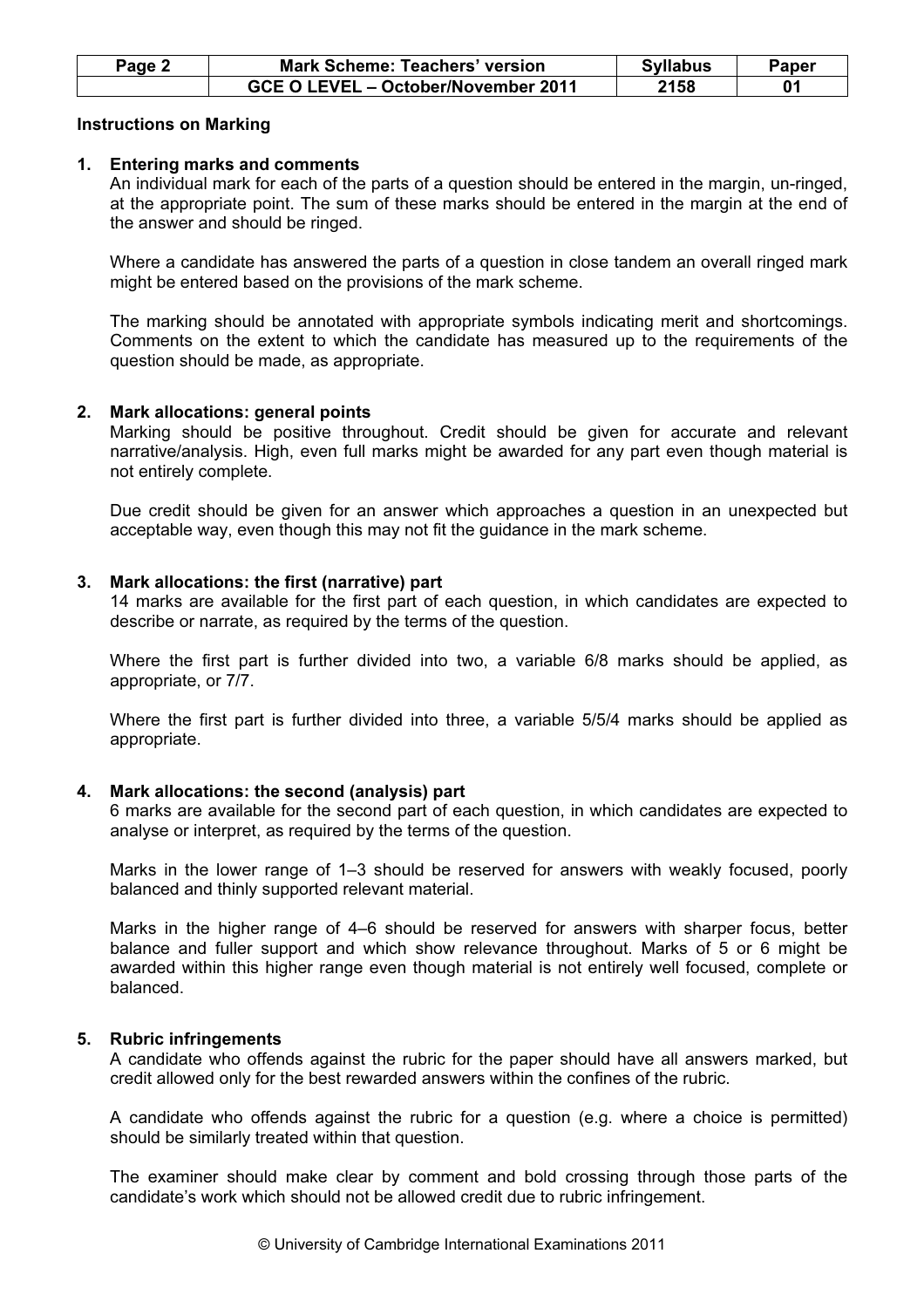| Page 5 | <b>Mark Scheme: Teachers' version</b> | <b>Syllabus</b> | Paper |
|--------|---------------------------------------|-----------------|-------|
|        | GCE O LEVEL - October/November 2011   | 2158            |       |

#### Section A: International Relations and Developments

- 1 Narrative: A four-fold part, reserving a maximum of 4 and a minimum of 3 for each treaty, to a total of 14. No credit for accurate material linked to the wrong treaty or for confusion between St Germain and Trianon.
	- Analysis: For marks in the higher range there should be coverage of all treaties and an effectively exemplified link between their terms and the Fourteen Points.
- 2 Narrative: Mark out of 14, anticipating balanced material throughout the years 1922–28, with the 1922 Treaty of Rapallo as the most appropriate starting point; reference later to the League and Locarno are essential constituents. League material should not be permitted to dominate the answer, as the question has wider scope.
	- Analysis: Narrative of 1931–36 is not required here and should not, per se, receive credit. Marks in the higher range should be reserved for those who focus on threatening attitudes and alignments in the specified years and whose references are not solely focused on Germany.
- 3 Narrative: A three-fold part. These are familiar and straight forward topics and for high marks there needs to be broad coverage as well as specific references.
	- Analysis: Narrative of Pearl Harbour is not required and should receive credit only to the extent that it is part of an argued case. The focus is on US entry and the significance of that. Marks in the higher range should be reserved for those who present an informed argument, with balanced references throughout the years 1941–45.
- 4 Narrative: A two-fold part. While (a) will be restricted to the 1960–65 period. (b) can develop more broadly, ranging from its role in Israel's creation to its involvement in peacekeeping missions in later years.
	- Analysis: The most fruitful areas for response here will be the world-wide features established at the creation of UNO and the increasingly broad range of membership. For marks in the higher range there should be some contrast with the former League.
- 5 Narrative: Mark out of 14. There is fair balance of material over the twenty-one years covered, ranging from the French withdrawal to the later, heavy, US involvement. High marks should be reserved for those who also consider internal politics in both north and south.
	- Analysis: While the involvement of the USA is likely to receive significant attention, marks in the higher range should be reserved for those who also indicate the significance for Vietnam of Chinese and Soviet involvement.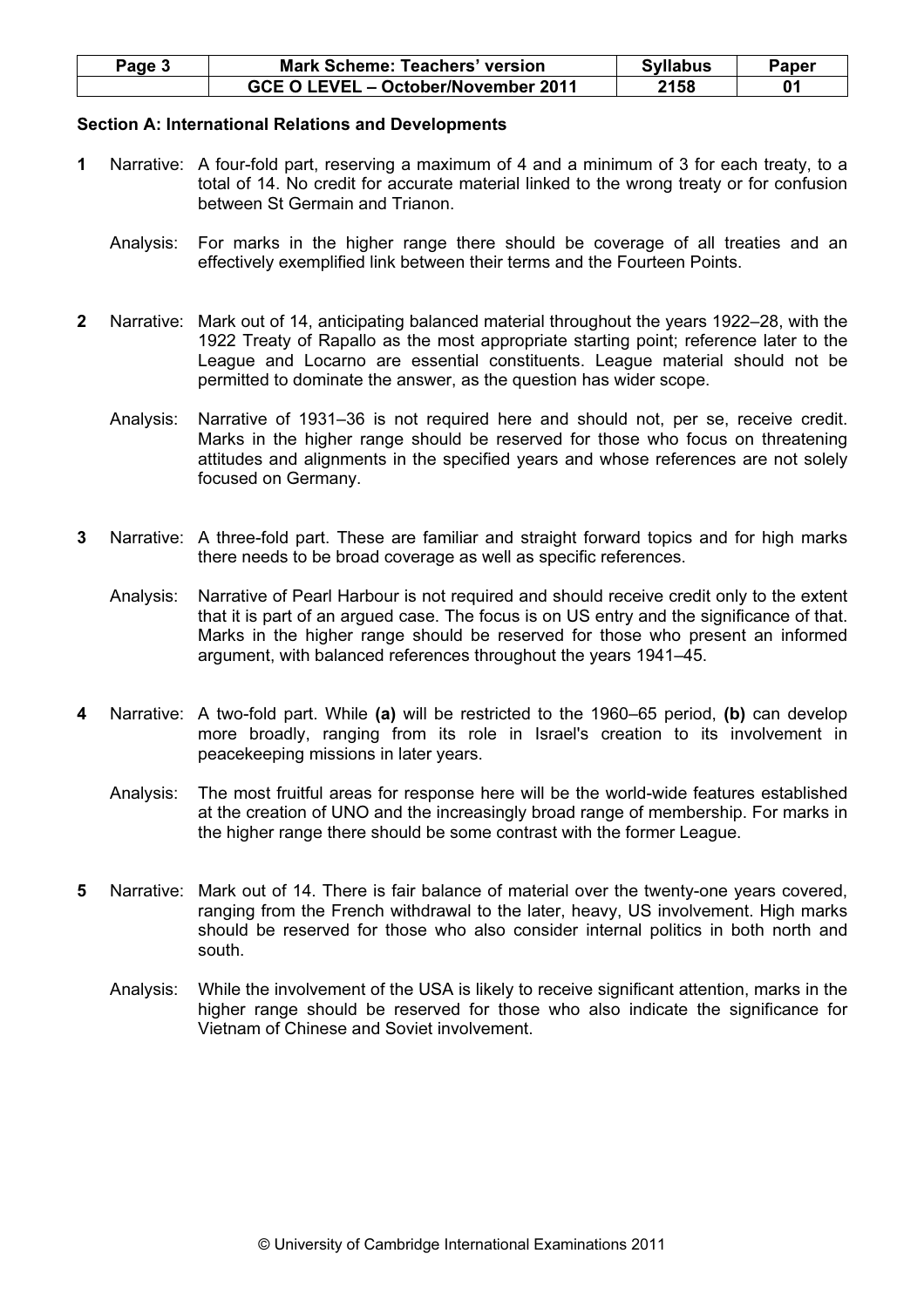| Page 4 | <b>Mark Scheme: Teachers' version</b> | <b>Syllabus</b> | Paper |
|--------|---------------------------------------|-----------------|-------|
|        | GCE O LEVEL – October/November 2011   | 2158            |       |

- 6 Narrative: The emphasis is on 'world' and this is intended to steer candidates towards relevance, or to a decision to avoid the question. Mark as a two-fold part, with credit permitted only for relevant and precise material, even if inevitably selective in scope.
	- Analysis: Policies of governments, UNO and other international agencies will be relevant in making the required assessment of 'slow and uncertain'. Marks in the higher range should be reserved for those who furnish precisely based arguments, even if, again, selective in scope.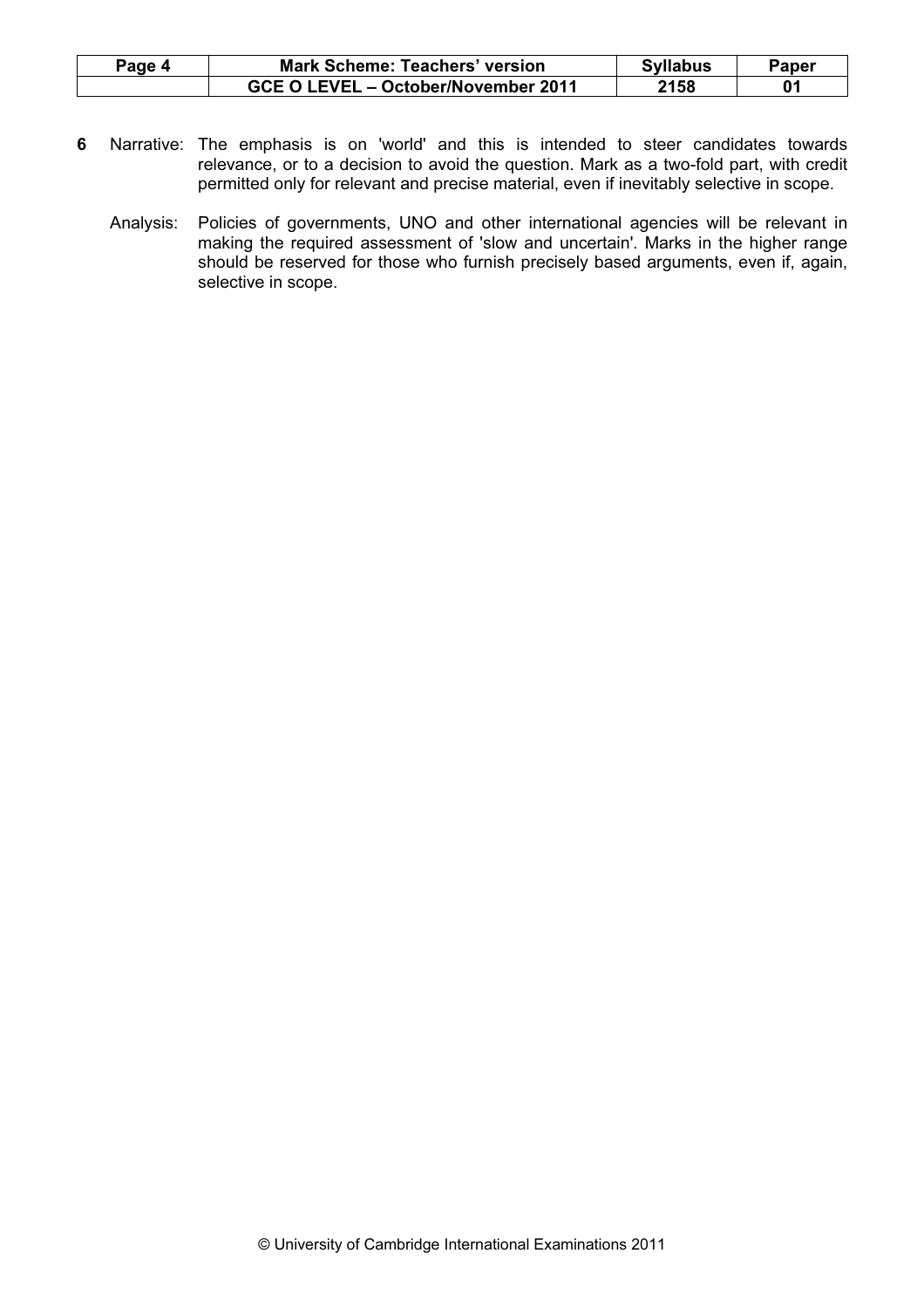| Page 5 | <b>Mark Scheme: Teachers' version</b> | <b>Syllabus</b> | Paper |
|--------|---------------------------------------|-----------------|-------|
|        | GCE O LEVEL - October/November 2011   | 2158            |       |

#### Section B: Western Europe

- 7 Narrative: Mark out of 14, anticipating a balanced treatment throughout the 1919–25 period, with the March on Rome as the fulcrum point. This is a familiar area and for high marks there should be balance, accuracy and scope.
	- Analysis: The focal year is 1925, when the government took on distinct dictatorial powers, but with the monarchy and the Church retaining a degree of independence and with political opposition not entirely absent.
- 8 Narrative: A three-fold part, requiring throughout broad scope over the period 1919–33 and reserving high marks for those who adduce precisely rendered supportive references to each of  $(a)$ ,  $(b)$  and  $(c)$ .
	- Analysis: Racial issues, which should be dominant in answers, will need to be balanced with other issues for an effective approach to 'how important', while marks in the higher range should be reserved for those who precisely address both 'origin' and 'rise'.
- 9 Narrative: A two-fold part. For high marks in (a) there should be balanced coverage. NB In (b) the reference is to 'main', implying that no potted account of the Civil War is anticipated.
	- Analysis: By its wording this embraces the international brigades as well as Soviet, Italian and German assistance; no credit should be allowed for Franco-British non-involvement, which is irrelevant. Marks in the higher range should be reserved for those who show good scope and sharp focus on the required assessment of 'importance'.
- 10 NB Choice (a)/(b).

(a)

- Narrative: A two-fold part. Some modest background will be relevant in each case, but the bulk of the marks should be for the subject itself. (iv) includes the earlier hunger marches as well as the Jarrow Crusade of 1936, but permit the exclusion of the latter if the earlier hunger marches are well considered.
- Analysis: Arguments for and against are possible, depending on the areas of Britain that are considered. For marks in the higher range there should be good scope and focus on 'extent'.

(b)

Narrative: A two-fold part.

 Analysis: The answer is essentially rooted in domestic issues, but permit foreign issues, if justified by argument. A greater emphasis on the second election would be in order.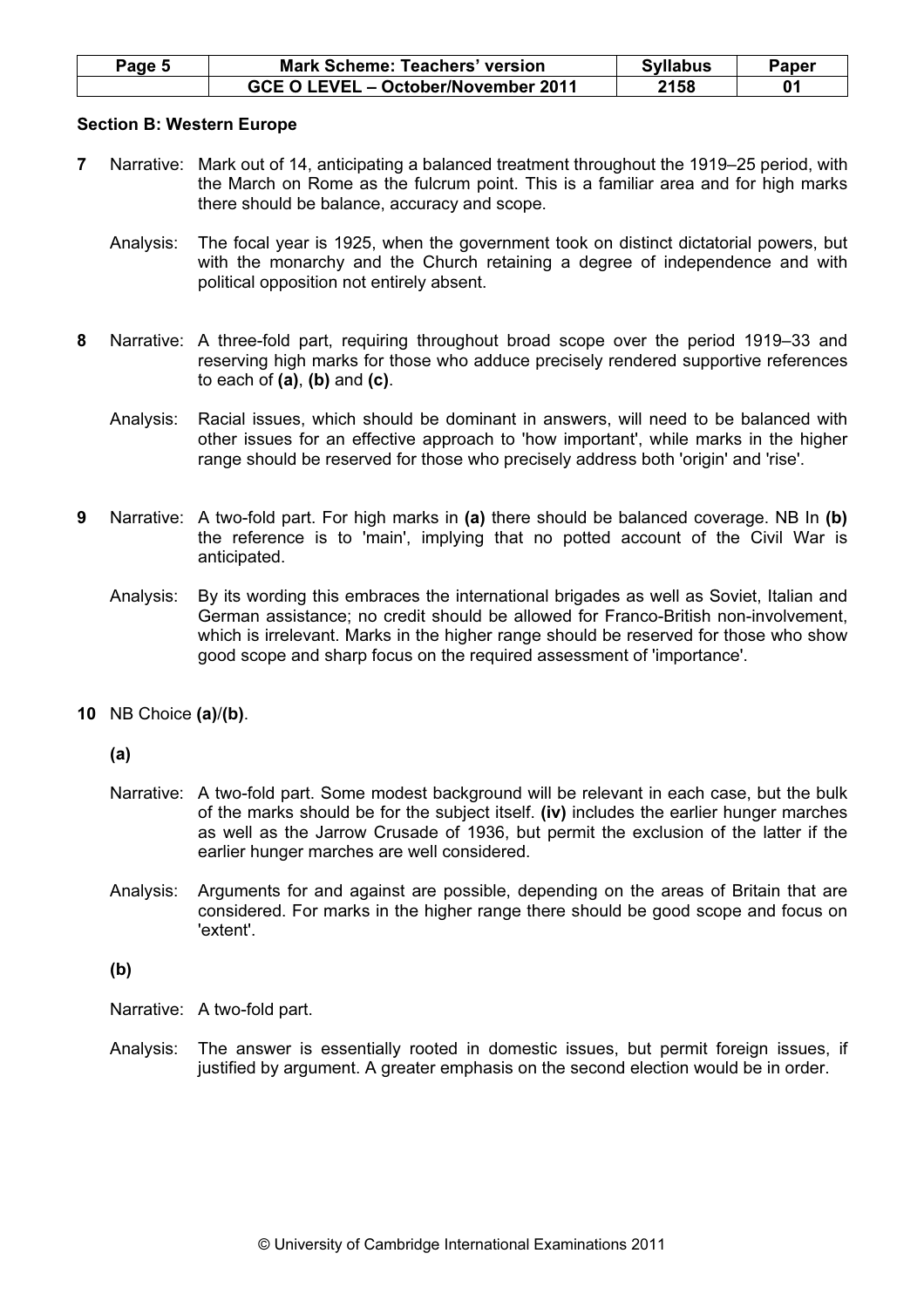| Page 6 | <b>Mark Scheme: Teachers' version</b> | <b>Syllabus</b> | Paper |
|--------|---------------------------------------|-----------------|-------|
|        | GCE O LEVEL - October/November 2011   | 2158            |       |

- 11 Narrative: A three-fold part. In (b) both parts will need attention, though the blockade is likely to get the fuller emphasis. In (c) ditto, though possibly more evenly spread between the two. In all answers a degree of modest background may be helpful.
	- Analysis: Accounts of West German history are not relevant. The focus needs to be specifically on explaining political stability, in which constitutional provision and economic progress as well as the earlier unhappy experience of Germany will be relevant.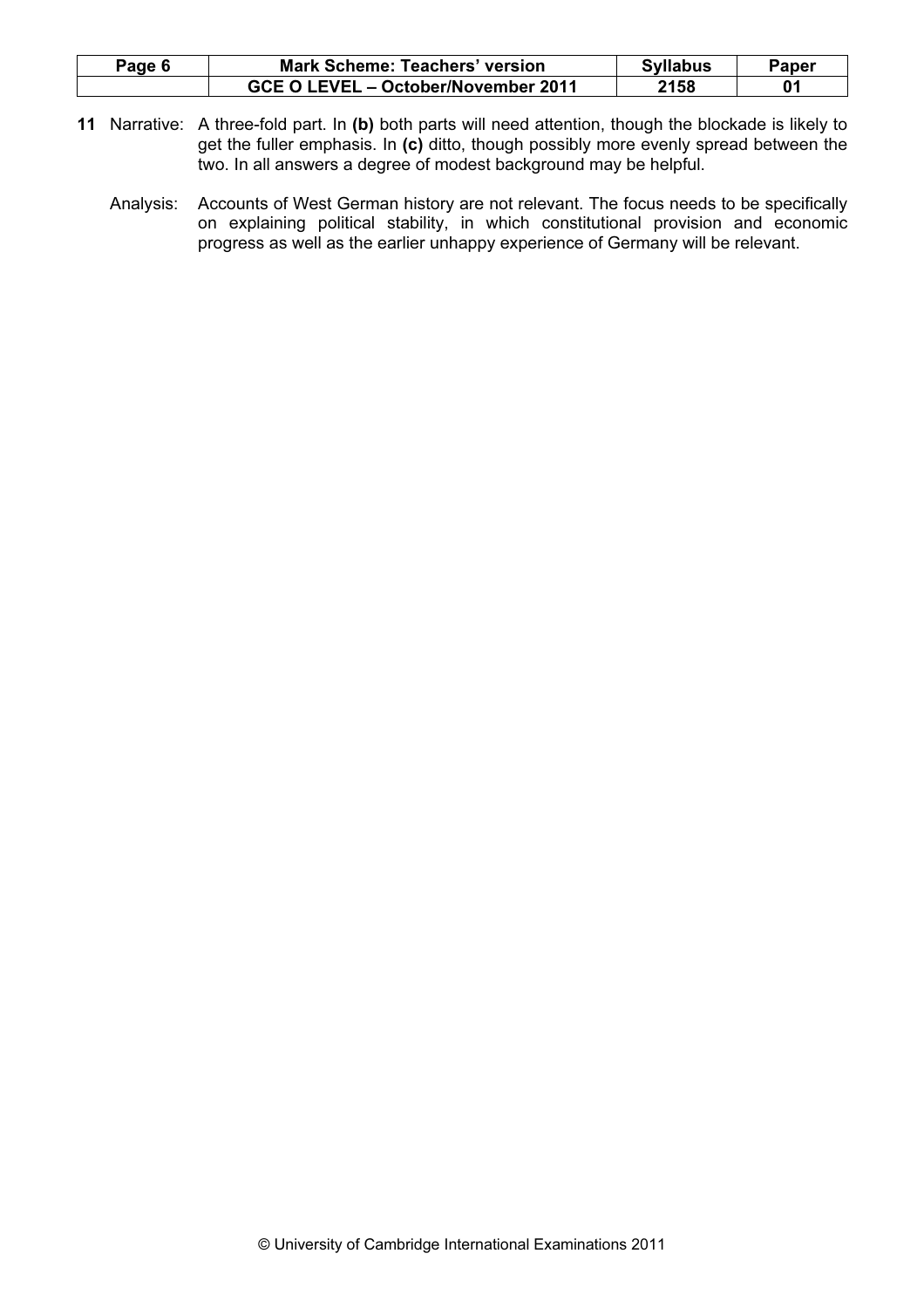| Page | <b>Mark Scheme: Teachers' version</b> | <b>Syllabus</b> | Paper |
|------|---------------------------------------|-----------------|-------|
|      | GCE O LEVEL - October/November 2011   | 2158            |       |

#### Section C: The Americas

- 12 Narrative: Mark out of 14, anticipating better balance of themes than of times during the 1920s. Stock market speculation, prohibition, gangsterism, KKK, immigration and isolationism could all form staple ingredients in the answer. For high marks there needs to be good scope along these lines and clear relevance, if implied rather than stated, to 'greedy and prejudiced'.
	- Analysis: While this may involve some revisiting of material in the first part, the focus needs to be more specifically economic, developed on explanatory lines.
- 13 Narrative: Mark out of 14. The question essentially concerns New Deal legislation in the first two FDR terms. For high marks there should be balanced and accurate coverage.
	- Analysis: Reasons may be linked to political objectives or may be couched in terms of argued objections. This is a familiar area and marks in the higher range should be reserved for those who provide well focused and supported explanations.
- 14 Narrative: A three-fold part. In each a degree of modest background will be helpful, but marks should be reserved essentially for the description of each campaign. In (b), Brown v Topeka has background relevance only and the marks must essentially be awarded for the events and campaigns surrounding Little Rock.
	- Analysis: The development is due to increasing disillusion with the civil rights movement, but the answer needs to be broader than that. For marks in the higher range there should be reference to the economic and ideological foundations of Black Power in the late 1960s.
- 15 NB Choice (a)/(b).

(a)

- Narrative: Mark on a two-fold basis, 1950s/1960s or Batista/Castro (to 1970). The Missiles Crisis has relevance, but needs to be placed in a Cuban context and must not be permitted to over-balance the answer.
- Analysis: Foreign support and domestic policies, both repressive and welfare-based, are relevant here. For marks in the higher range there should be specific material offered, suitably angled as an explanation and with at least some post-1970 references.

(b)

- Narrative: Mark on a two-fold basis, issues/conflict, most likely 6/8. There should be competent and balanced coverage of each for the award of high marks.
- Analysis: The USA was in a difficult position, a point which should be indicated and supported, with division between its 'special relationship and intervention in the American continent. For marks in the higher range this dilemma should be indicated and supported.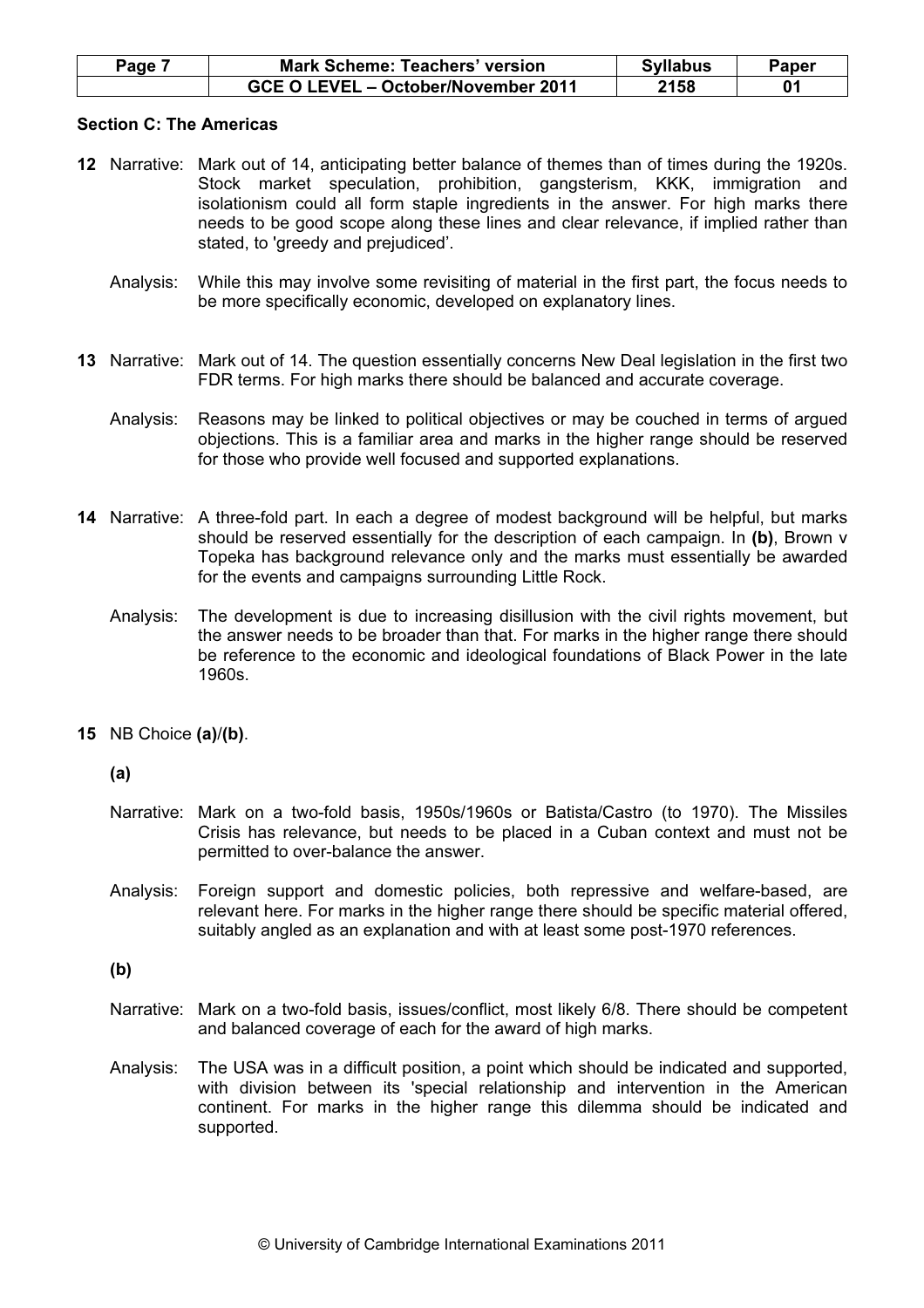| Page 8 | <b>Mark Scheme: Teachers' version</b> | <b>Syllabus</b> | Paper |
|--------|---------------------------------------|-----------------|-------|
|        | GCE O LEVEL – October/November 2011   | 2158            |       |

- 16 Narrative: Mark out of 14. The scandal developed fairly steadily over the two years 1972–74, though with significant high points throughout. High marks should be reserved for those who have accurate and balanced material to bring to their answer.
	- Analysis: The basis of the answer should reside in the policies pursued by Carter, indicating the different style – from his election campaign through to his presidency – that he pursued. For marks in the higher range, material will require specific focus on the contrast with Nixon's mode of government.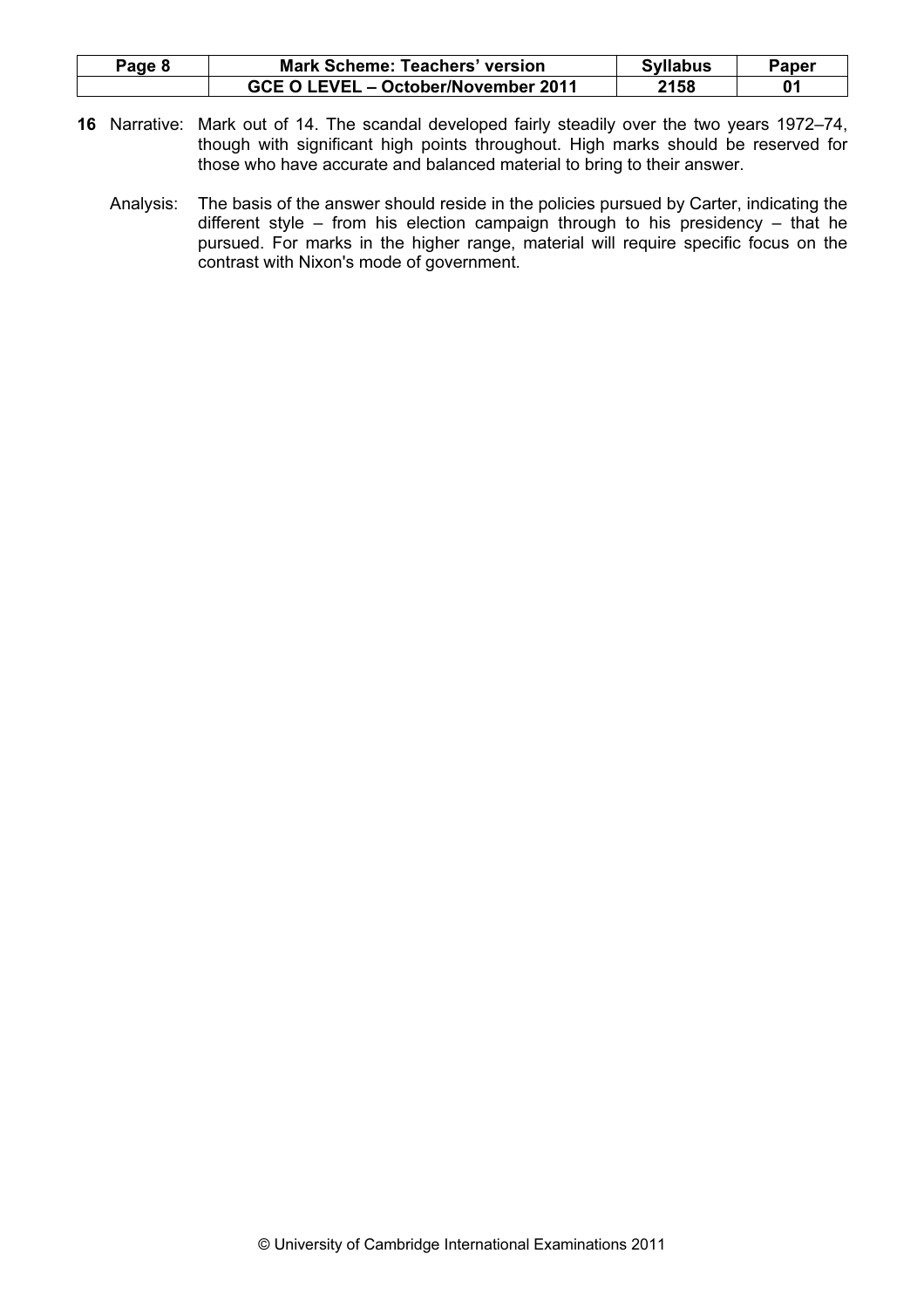| Page 9 | <b>Mark Scheme: Teachers' version</b> | <b>Syllabus</b> | Paper |
|--------|---------------------------------------|-----------------|-------|
|        | GCE O LEVEL - October/November 2011   | 2158            |       |

#### Section D: The Soviet Union and Eastern Europe

- 17 Narrative: A three-fold part. Credit only material between the February Revolution and the outbreak of the October Revolution. For high marks there should be reference in (a) to opposition from at least two political parties, in (b) to the stalemate and disorder following the Brusilov offensive and in (c) the increasing economic dislocation throughout Russia.
	- Analysis: For marks in the higher range the impact of the policy of dual power will need both precise exemplification as well as balance with other factors leading to the outbreak of the October Revolution.
- 18 NB Choice of three, marked as a three-fold part.
	- Narrative: (a), (d) and (e) are new to the paper, hence the choice. Material relating to collectivisation will have relevance in (a) and to the Five-Year plans in (b) and (c), but for high marks the focus must be held and material developed on the given theme.
	- Analysis: Background contrast with earlier disadvantages can have some introductory relevance, but for marks in the higher range there should be specific exemplification of welfare and educational provision for women and children, with measurement also of 'extent'.
- 19 Narrative: A three-fold part. NB Focus in each case on 'main features' and the need to provide some modest introduction in each case. High marks should be reserved for those who bring positive content to their descriptions.
	- Analysis: The scope is general and broader than the three specific areas of the first part. A weakening Soviet Union, slacker commitment to the presence in Eastern Europe and pressure from Western powers could develop into a reasoned explanation worthy of marks in the higher range.
- 20 Narrative: Attention may justifiably be directed to certain focal areas, such as wartime resistance, relations with USSR, ethnic tensions and their apparent resolution, rather than to a balanced account across the best part of forty years. Mark out of 14, approaching answers along these lines.
	- Analysis: The answer will essentially lie in the nature of ethnic tensions within Yugoslavia and the inability to identify a leader of Tito's stature to resolve such issues. Reserve marks in the higher range for answers that develop along these lines.
- 21 Narrative: Mark out of 14. Material offered will of its nature indicate 'change' from earlier governments in the USSR. For high marks expect precisely developed and relevant information.
	- Analysis: The earlier phrase in the question suggests that Gorbachev's policies have relevance in the context of the question, but more is required; opposition within the USSR and approaches from outside will also have vital relevance in explaining the collapse. Marks in the higher range should be reserved for such balanced approaches.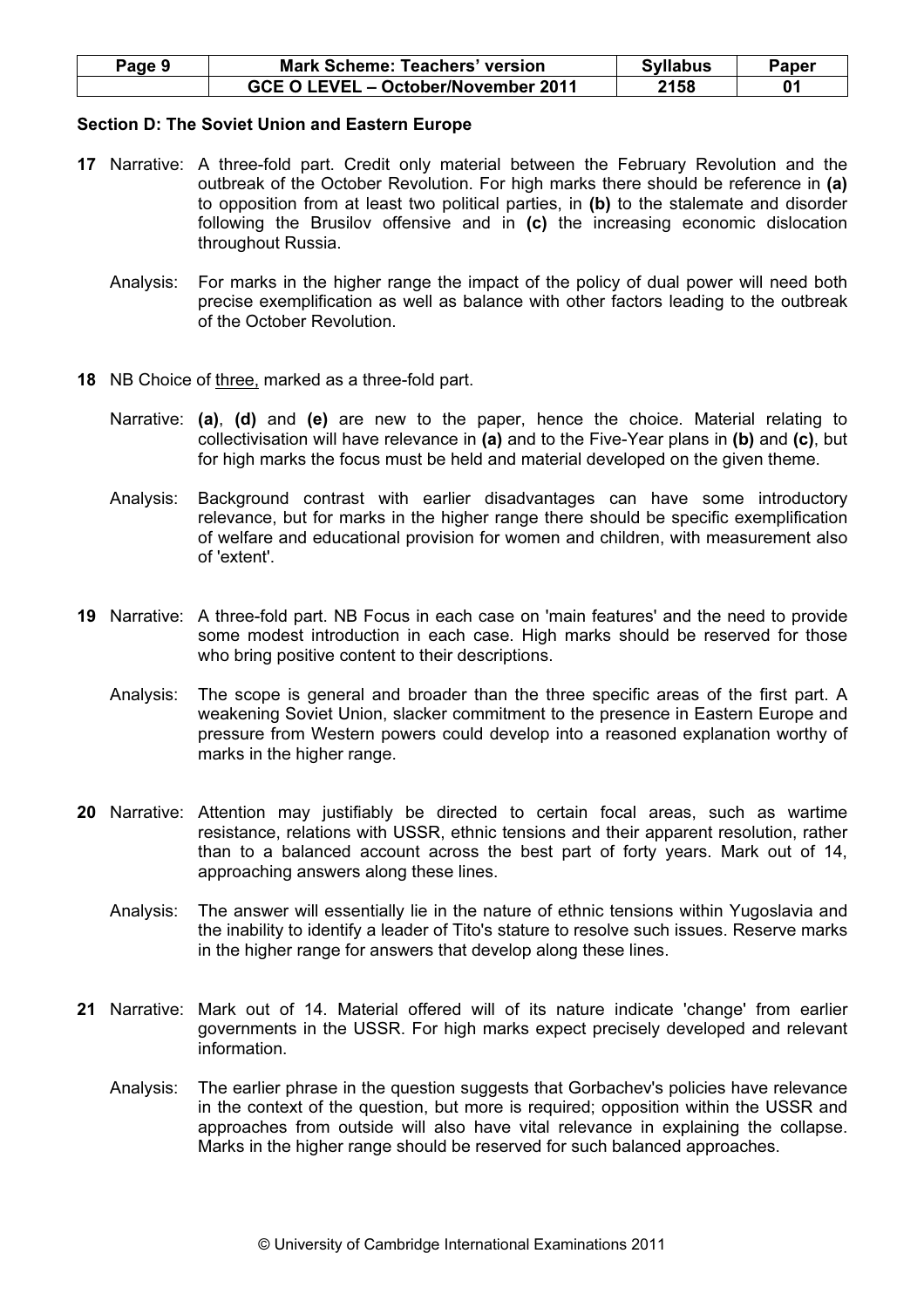| Page 10 | <b>Mark Scheme: Teachers' version</b> | <b>Syllabus</b> | Paper |
|---------|---------------------------------------|-----------------|-------|
|         | GCE O LEVEL - October/November 2011   | 2158            |       |

#### Section E: Africa and the Middle East

- 22 Narrative: A two-fold part. For high marks there should be observance of the time frames in (a) and (b) and consideration of accurate and relevant material of competent scope.
	- Analysis: There is a case both for and against Mustafa Kemal's work, with the ending of Ottoman despotism and customs balanced by his own totalitarianism and contempt for religious and cultural practices. Answers that develop along these lines could well argue a competently balanced case for the 'father' image, and that will be required for marks in the higher range.
- 23 Narrative: Mark out of 14. A degree of background to 1956 is required, but there is sufficient material to develop from the time of the canal's nationalisation to sustain a full 14 marks; the terms of the question make clear that events outside the Middle East have direct relevance.
	- Analysis: Answers that develop purposefully the role of Nasser in both the Middle East and globally in the years immediately following Suez may well warrant marks in the higher range. Direct comparison with other named Middle Eastern leaders may be developed with relevance, but should not be regarded as vital in an answer that develops broadly on Nasser's role.
- 24 Narrative: A three-fold part. The question permits a broad choice in (a), (b) and (c) and a variety of examples might be offered. For high marks there must be accurate and substantive information throughout and a suitable link to the defined themes of the question.
	- Analysis: For marks in the higher range there needs to be an argued and balanced assessment of both 'peaceful negotiation' and 'armed conflict'. Permit credit to those who revisit material in the first part only if new, argued points are made.
- 25 Narrative: Mark out of 14. A well-rounded response should allude to its foundation as an umbrella organisation, its early campaigns such as Munich and Entebbe, the role of Arafat, its more peaceful stance and role in UNO, its involvement in Jordan and Lebanon. Answers might be expected to focus thus rather than provide complete 1964–82 balance.
	- Analysis: The changing nature of Israeli politics in these years, difficulties concerning Gaza and the West Bank and the Gulf War's implications for Israel might form the basis of a suitably focused response here which, if well supported, might warrant marks in the higher range.
- 26 Narrative: A three-fold part. In each of (a), (b) and (c) the answer should spread fairly broadly, even (a), with its date, might be expected to consider the implications of the National party's 1948 victory.
	- Analysis: A balance is required here between forces within and without South Africa, with material suitably marshalled to attempt the 'extent' element of the question. Marks in the higher range should be reserved for answers thus, authoritatively, developed.